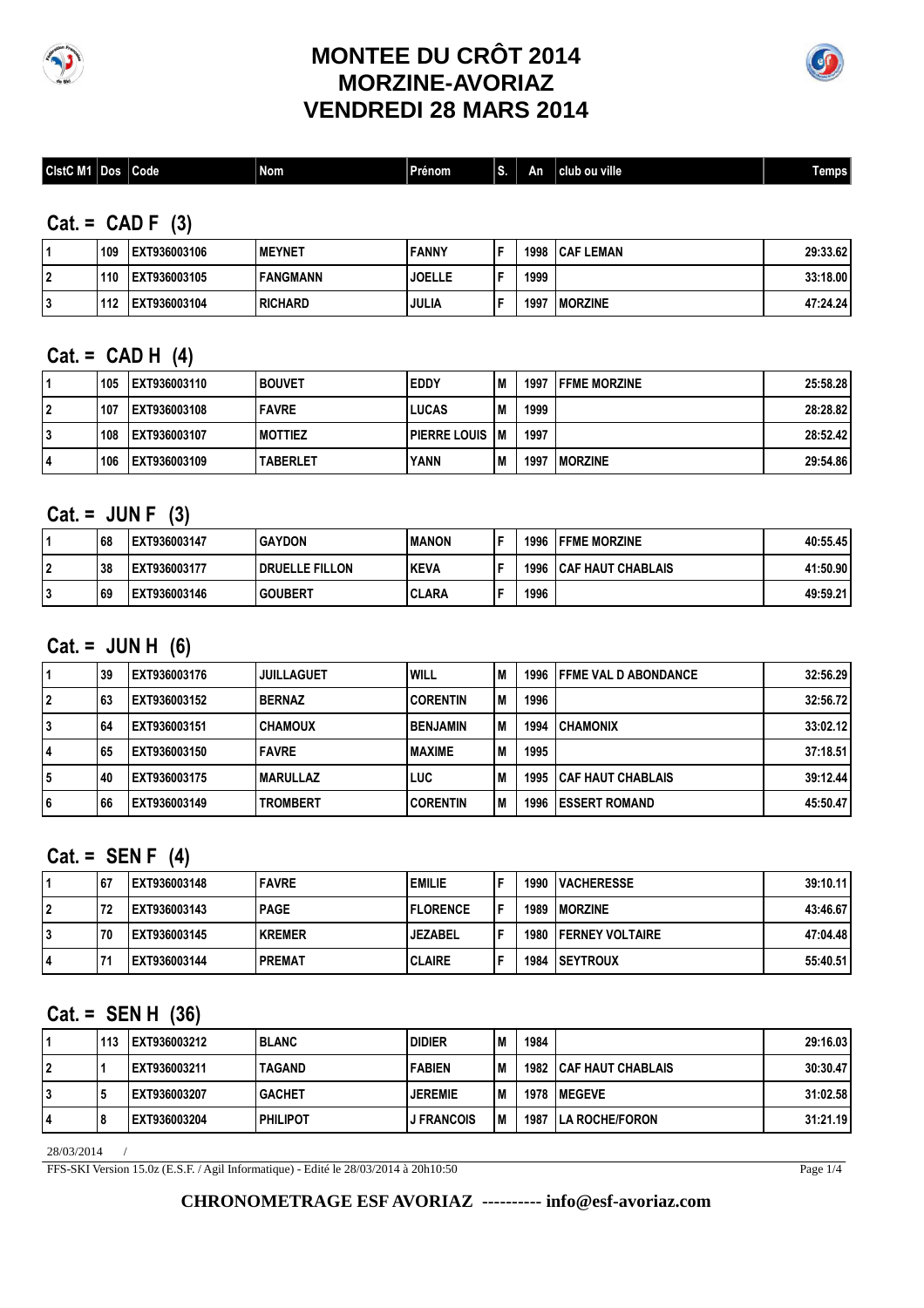| CistC M1 Dos   |              | Code           | Nom                    | Prénom            | S. | An   | club ou ville                         | <b>Temps</b> |
|----------------|--------------|----------------|------------------------|-------------------|----|------|---------------------------------------|--------------|
| 5              | 4            | EXT936003208   | <b>BENAND</b>          | <b>YOANN</b>      | M  | 1991 | LA CHAPELLE D ABONDANCE               | 31:36.33     |
| 6              | 2            | EXT936003210   | <b>MUDRY</b>           | <b>DIDIER</b>     | M  | 1983 |                                       | 32:11.46     |
| $\overline{7}$ | 12           | EXT936003200   | <b>GAYDON</b>          | <b>CEDRIC</b>     | М  | 1991 | <b>CAF HAUT CHABLAIS</b>              | 33:02.55     |
| 8              | 18           | EXT936003194   | <b>MOTTIEZ</b>         | <b>GUILLAUME</b>  | M  | 1988 | <b>CLUB SKI ALPINISME VAL D ABOND</b> | 33:58.25     |
| 9              | 13           | EXT936003199   | <b>GALLAY</b>          | <b>SAMUEL</b>     | M  | 1985 | <b>LA FORCLAZ</b>                     | 34:07.73     |
| 10             | $\mathbf{7}$ | EXT936003205   | TAMANINI               | MARC              | M  | 1986 | <b>CS CHAMONIX</b>                    | 34:08.82     |
| 11             | 9            | EXT936003203   | <b>PREMAT</b>          | <b>MARTIAL</b>    | M  | 1977 | <b>SEYTROUX</b>                       | 34:23.11     |
| 12             | 10           | EXT936003202   | <b>BAUD</b>            | <b>MARTIAL</b>    | M  | 1982 | <b>CAF HAUT CHABLAIS</b>              | 34:42.69     |
| 13             | 33           | EXT936003180   | <b>PAGE</b>            | <b>J FRANCOIS</b> | M  | 1990 | <b>MORZINE</b>                        | 35:03.16     |
| 14             | 14           | EXT936003198   | <b>DIZARD</b>          | <b>ARNAUD</b>     | M  | 1981 | <b>MORZINE</b>                        | 35:27.89     |
| 15             | 15           | EXT936003197   | <b>BAUD GENIAUX</b>    | <b>J CHARLES</b>  | M  | 1983 | <b>AMPHION</b>                        | 35:34.34     |
| 16             | 26           | EXT936003187   | <b>PREMAT</b>          | <b>PIERRE</b>     | M  | 1990 |                                       | 35:59.55     |
| 17             | 11           | EXT936003201   | <b>MARULLAZ</b>        | <b>VINCENT</b>    | M  | 1992 | <b>CAF HAUT CHABLAIS</b>              | 36:10.23     |
| 18             | 30           | EXT936003183   | <b>AFONSO</b>          | <b>VINCENT</b>    | M  | 1984 |                                       | 36:39.96     |
| 19             | 23           | EXT936003190   | <b>CLARET</b>          | <b>CYRILLE</b>    | M  | 1979 |                                       | 37:28.00     |
| 20             | 24           | EXT936003189   | <b>VESIN</b>           | <b>MICHAEL</b>    | M  | 1978 |                                       | 39:04.54     |
| 21             | 25           | EXT936003188   | <b>TROMBERT</b>        | <b>MAXIME</b>     | M  | 1991 | <b>MORZINE</b>                        | 39:06.99     |
| 22             | 16           | EXT936003196   | <b>MARULLAZ</b>        | <b>OLIVIER</b>    | M  | 1989 |                                       | 39:09.68     |
| 23             | 114          | EXT936003213   | <b>CAMUSET</b>         | <b>NICOLAS</b>    | M  | 1980 |                                       | 39:27.50     |
| 24             | 32           | EXT936003181   | <b>BETRIX</b>          | <b>IVAN</b>       | M  | 1977 | <b>VINZIER</b>                        | 39:36.35     |
| 25             | 20           | EXT936003192   | <b>DEVILLE</b>         | <b>DAMIEN</b>     | M  | 1983 | <b>ALLINGES</b>                       | 39:49.54     |
| 26             | 29           | EXT936003184   | <b>COTTET DUMOULIN</b> | <b>JEROME</b>     | M  | 1977 | <b>CAF HAUT CHABLAIS</b>              | 40:35.10     |
| 27             | 27           | EXT936003186   | <b>MARCHAND</b>        | <b>CEDRIC</b>     | M  | 1985 |                                       | 41:08.16     |
| 28             | 31           | EXT936003182   | <b>PESCHAUX</b>        | <b>TRISTAN</b>    | M  | 1979 | <b>AVORIAZ</b>                        | 41:48.86     |
| 29             | 22           | EXT936003191   | <b>GAYDON</b>          | <b>LUDOVIC</b>    | M  | 1987 | <b>MORZINE</b>                        | 42:08.77     |
| 30             | 17           | EXT936003195   | <b>PUTHON</b>          | <b>ANTHONY</b>    | M  | 1987 | <b>TANINGES</b>                       | 42:35.13     |
| 31             | 130          | <b>EXT-130</b> | <b>PELLEN</b>          | <b>JIMMIE</b>     | M  | 1979 |                                       | 43:33.69     |
| 32             | 19           | EXT936003193   | <b>DEFFERT</b>         | <b>ANTHONY</b>    | M  | 1985 | <b>PLENEY SPORT</b>                   | 44:31.54     |
| 33             | 117          | EXT936003216   | <b>CARME</b>           | <b>DONATIEN</b>   | M  | 1978 |                                       | 47:13.52     |
| 34             | 28           | EXT936003185   | <b>BERNARD</b>         | <b>LAURENT</b>    | M  | 1979 |                                       | 47:36.40     |
|                | 34           | EXT936003179   | <b>BELLANGER</b>       | <b>NICOLAS</b>    | M  | 1976 | <b>THONON</b>                         | Abs          |
|                | $\mathbf{3}$ | EXT936003209   | <b>PATOUX</b>          | <b>THIBAUD</b>    | M  | 1990 | <b>CLUB ALPIN HAUT CHABLAIS</b>       | Abs          |

## **Cat. = VET F (6)**

|          | 41 | EXT936003174 | <b>JUILLAGUET</b> | <b>CATHERINE</b> | F |      | <b>1962 IFFME VAL D ABONDANCE</b> | 37:28.35 |
|----------|----|--------------|-------------------|------------------|---|------|-----------------------------------|----------|
| 2        | 73 | EXT936003142 | <b>IBARDY</b>     | <b>AGNES</b>     | F |      | <b>1958 ICAF HAUT CHABLAIS</b>    | 40:49.69 |
| 3        | 74 | EXT936003141 | l GAYDON          | <b>SYLVIE</b>    | F |      | <b>1972 ICAF HAUT CHABLAIS</b>    | 41:43.84 |
| 14       | 37 | EXT936003178 | <b>FILLON</b>     | <b>VERONIQUE</b> | F |      | <b>1965 ICAF HAUT CHABLAIS</b>    | 42:27.70 |
| 5        | 76 | EXT936003139 | <b>IEYRE</b>      | <b>FRANCESCA</b> | F | 1970 | <b>IMORZINE</b>                   | 45:30.44 |
| <b>6</b> | 75 | EXT936003140 | IBASTARD          | <b>SYLVIE</b>    | F |      | 1959 ILES GETS                    | 46:18.21 |

28/03/2014 /

FFS-SKI Version 15.0z (E.S.F. / Agil Informatique) - Edité le 28/03/2014 à 20h10:50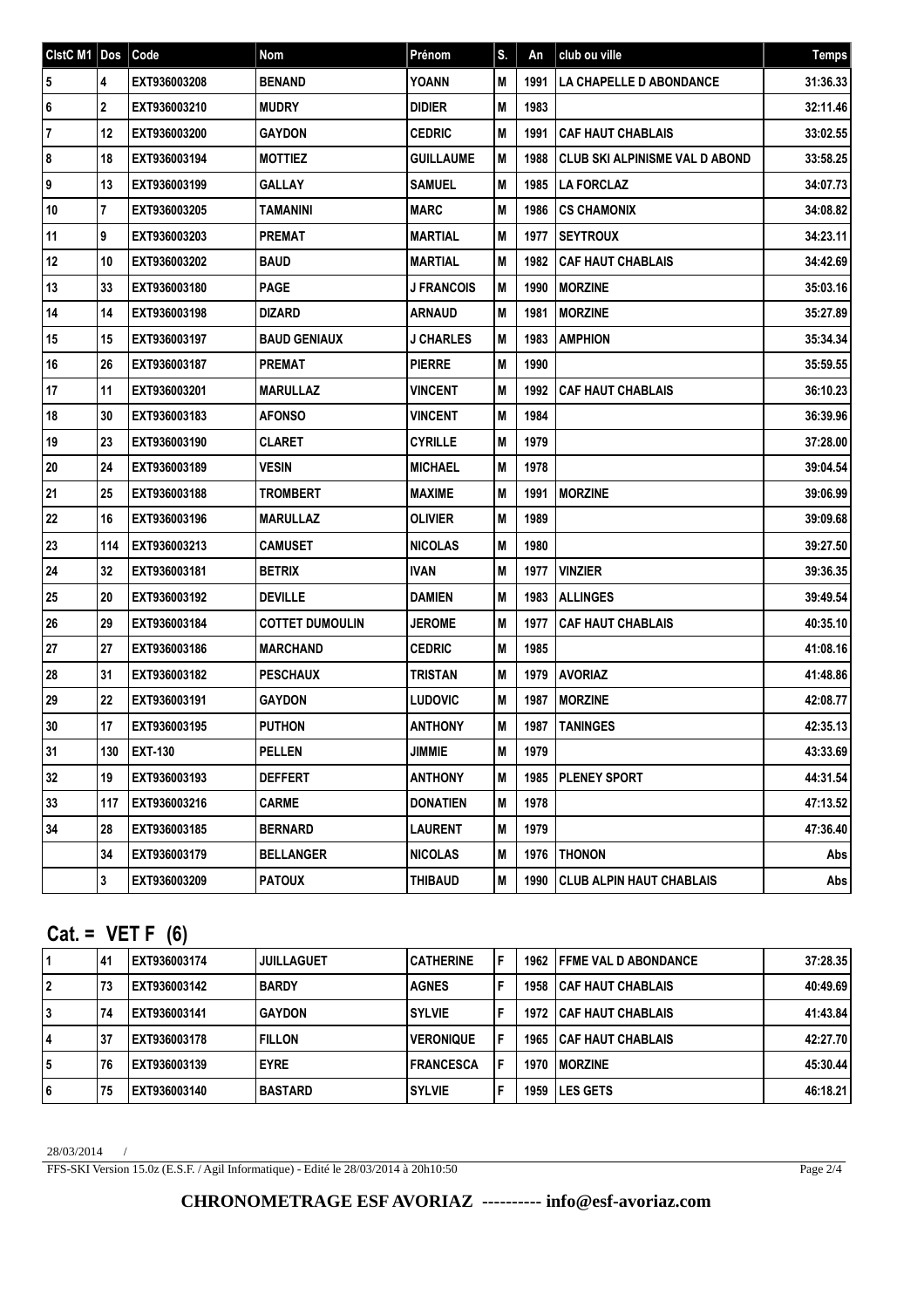| CistC M1 Dos            |    | Code               | <b>Nom</b>           | Prénom             | S. | An   | club ou ville              | <b>Temps</b> |
|-------------------------|----|--------------------|----------------------|--------------------|----|------|----------------------------|--------------|
|                         |    | $Cat = VETH1 (22)$ |                      |                    |    |      |                            |              |
| $\mathbf{1}$            | 6  | EXT936003206       | <b>GAYDON</b>        | <b>ANTOINE</b>     | M  | 1965 | <b>FFME MORZINE</b>        | 32:16.74     |
| $\overline{2}$          | 42 | EXT936003173       | <b>GAYDON</b>        | <b>ALEX</b>        | M  | 1967 | <b>MORZINE</b>             | 36:22.50     |
| 3                       | 50 | EXT936003165       | <b>BESSON</b>        | <b>RICHARD</b>     | M  | 1973 | <b>BELLEVAUX</b>           | 36:39.00     |
| 4                       | 54 | EXT936003161       | <b>LAUSENAZ</b>      | <b>PATRICE</b>     | M  | 1974 | <b>CHEVENOZ</b>            | 37:24.73     |
| $\overline{\mathbf{5}}$ | 43 | EXT936003172       | <b>FEUQUIERES</b>    | <b>BENOIT</b>      | M  | 1967 | <b>MORZINE</b>             | 37:30.59     |
| 6                       | 48 | EXT936003167       | <b>COURT</b>         | <b>J FRANCOIS</b>  | M  | 1971 |                            | 38:11.10     |
| $\overline{7}$          | 49 | EXT936003166       | <b>BASTARD</b>       | <b>JACQUES</b>     | M  | 1966 | <b>I PRAZ DE LYS</b>       | 39:09.10     |
| $\pmb{8}$               | 44 | EXT936003171       | <b>GAILLARD</b>      | <b>FABRICE</b>     | M  | 1973 | <b>FFME MORZINE</b>        | 39:21.64     |
| $\pmb{9}$               | 62 | EXT936003153       | <b>MICHAUD</b>       | <b>OLIVIER</b>     | M  | 1973 | <b>CAF HAUT CHABLAIS</b>   | 39:31.50     |
| $10$                    | 46 | EXT936003169       | <b>GAILLARD</b>      | <b>FREDERIC</b>    | M  | 1974 |                            | 39:45.36     |
| 11                      | 51 | EXT936003164       | <b>ALLOIN</b>        | <b>DIDIER</b>      | M  | 1971 | <b>CAF HAUT CHABLAIS</b>   | 39:52.18     |
| 12                      | 45 | EXT936003170       | <b>LAPERROUSAZ</b>   | <b>LAURENT</b>     | M  | 1966 | <b>ESSERT LA PIERRE</b>    | 39:56.15     |
| 13                      | 61 | EXT936003154       | <b>DRAGO BELTRAN</b> | <b>FREDERIC</b>    | M  | 1972 | <b>PRAZ DE LYS</b>         | 40:10.77     |
| 14                      | 56 | EXT936003159       | <b>GROGNUX</b>       | <b>JEAN MICHEL</b> | Iм | 1974 |                            | 40:15.37     |
| 15                      | 52 | EXT936003163       | <b>PREMAT</b>        | <b>JEROME</b>      | M  | 1966 | <b>CAF HAUT CHABLAIS</b>   | 41:33.34     |
| 16                      | 58 | EXT936003157       | <b>BATAILLE</b>      | <b>ERIC</b>        | M  | 1967 | <b>THOLLON LES MEMISES</b> | 43:50.82     |
| 17                      | 60 | EXT936003155       | <b>BLANCHON</b>      | <b>ARNAUD</b>      | M  | 1968 | <b>LES GETS</b>            | 44:17.15     |
| 18                      | 53 | EXT936003162       | <b>BERGER</b>        | <b>MARCEL</b>      | IМ | 1965 | <b>MORZINE</b>             | 48:28.73     |
| 19                      | 59 | EXT936003156       | <b>JEFFERIES</b>     | <b>GARETH</b>      | M  | 1971 | <b>SAINT JEAN D AULPS</b>  | 51:30.55     |
| 20                      | 57 | EXT936003158       | <b>GOY</b>           | <b>STEPHANE</b>    | M  | 1965 |                            | 51:32.15     |
|                         | 47 | EXT936003168       | <b>BOEGLIN</b>       | <b>DIDIER</b>      | M  | 1967 |                            | <b>Abs</b>   |

# **Cat. = VETH2 (18)**

| $\mathbf{1}$            | 81  | EXT936003134   | <b>KAWEZINSKI</b> | <b>GUY</b>         | M | 1961 |                          | 35:51.19 |
|-------------------------|-----|----------------|-------------------|--------------------|---|------|--------------------------|----------|
| $\overline{2}$          | 80  | EXT936003135   | <b>AUGRAS</b>     | <b>CLAUDE</b>      | M | 1964 | <b>MONTRIOND</b>         | 36:12.49 |
| 3                       | 86  | EXT936003129   | <b>DESUSINGE</b>  | <b>J PAUL</b>      | M | 1963 | <b>CAF LEMAN</b>         | 39:06.27 |
| 4                       | 132 | <b>EXT-132</b> | <b>MEYNET</b>     | <b>PHILIPPE</b>    | M | 1963 |                          | 39:06.59 |
| $\overline{\mathbf{5}}$ | 89  | EXT936003126   | <b>DUTANG</b>     | <b>PHILIPPE</b>    | M | 1964 |                          | 39:40.70 |
| 6                       | 84  | EXT936003131   | TAVERNIER         | <b>GILBERT</b>     | M | 1958 | <b>ESSERT ROMAND</b>     | 40:19.10 |
| $\overline{7}$          | 87  | EXT936003128   | <b>FILLON</b>     | J LOUIS            | M | 1961 |                          | 43:22.58 |
| 8                       | 85  | EXT936003130   | <b>MARTIN</b>     | <b>ERIC</b>        | M | 1961 | <b>HAUT GIFFRE</b>       | 43:47.60 |
| 9                       | 91  | EXT936003124   | <b>CHEVALLET</b>  | <b>JOSEPH</b>      | M | 1955 |                          | 44:45.86 |
| 10                      | 83  | EXT936003132   | <b>GAYDON</b>     | <b>J FRANCOIS</b>  | M | 1963 | <b>CAF HAUT CHABLAIS</b> | 44:47.19 |
| 11                      | 94  | EXT936003121   | <b>GRENAT</b>     | <b>GILLES</b>      | M | 1956 | <b>LA FORCLAZ</b>        | 45:03.49 |
| 12                      | 90  | EXT936003125   | <b>MINOZZI</b>    | <b>JEAN PIERRE</b> | M | 1956 | <b>CAF HAUT GIFFRE</b>   | 47:31.76 |
| 13                      | 118 | <b>EXT-118</b> | <b>DEYA</b>       | <b>EDDY</b>        | M | 1955 |                          | 48:37.66 |
| 14                      | 77  | EXT936003138   | <b>FILLON</b>     | <b>PIERRE</b>      | M | 1962 | <b>THONON</b>            | 49:03.95 |
|                         | 78  | EXT936003137   | <b>AMOUDRUZ</b>   | <b>RENE</b>        | M | 1957 | <b>TANINGES</b>          | Abs      |

**EXT936003160 LAUNAY STEPHANE M 1968 CAF LEMAN Abs**

28/03/2014 /

FFS-SKI Version 15.0z (E.S.F. / Agil Informatique) - Edité le 28/03/2014 à 20h10:50

Page  $3/4$ 

#### **CHRONOMETRAGE ESF AVORIAZ ---------- info@esf-avoriaz.com**